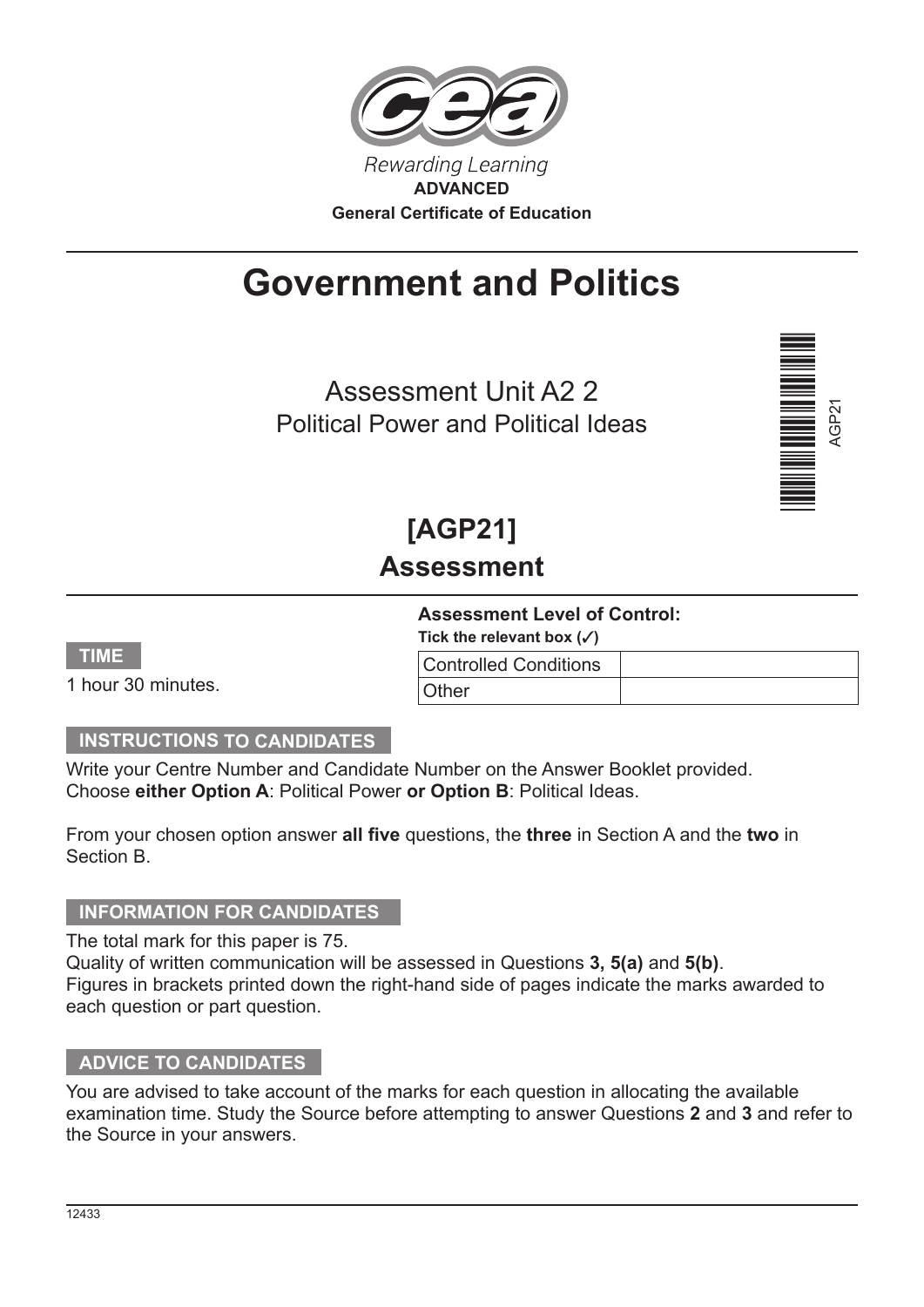### **Option A: Political Power**

Answer **all five** questions, the **three** in Section A and the **two** in Section B

#### **Section A: Factors Involved in the Exercise of Power**

#### **Read the Source below and refer to it in your answers to Questions 2 and 3.**

#### **Source**

The success of states with authoritarian or even dictatorial structures remains a mystery from a liberal democratic perspective. How can a state survive when the media is tightly controlled and human rights are often violated? Yet a large percentage of the world's population live under such states and appear to have no great desire to change things: authoritarian leaders such as Putin apparently remain very popular. One reason for this may be that people put more importance on stability than on free speech. If this is the case then it is possible that authoritarian leaders can emerge even in liberal democracies, especially if these states experience increased instability.

- **1** What is meant by the term "the media is tightly controlled"? (Source, lines 2 and 3.) Support your answer with a relevant example. The same state of the state of  $[5]$
- **2** With reference to the Source and any other relevant material you have studied, explain **two** features of an authoritarian system, other than state control of the media. [10]
- **3** With reference to the Source and any other relevant material you have studied, explain the reasons why authoritarian states can survive for a long time. [20]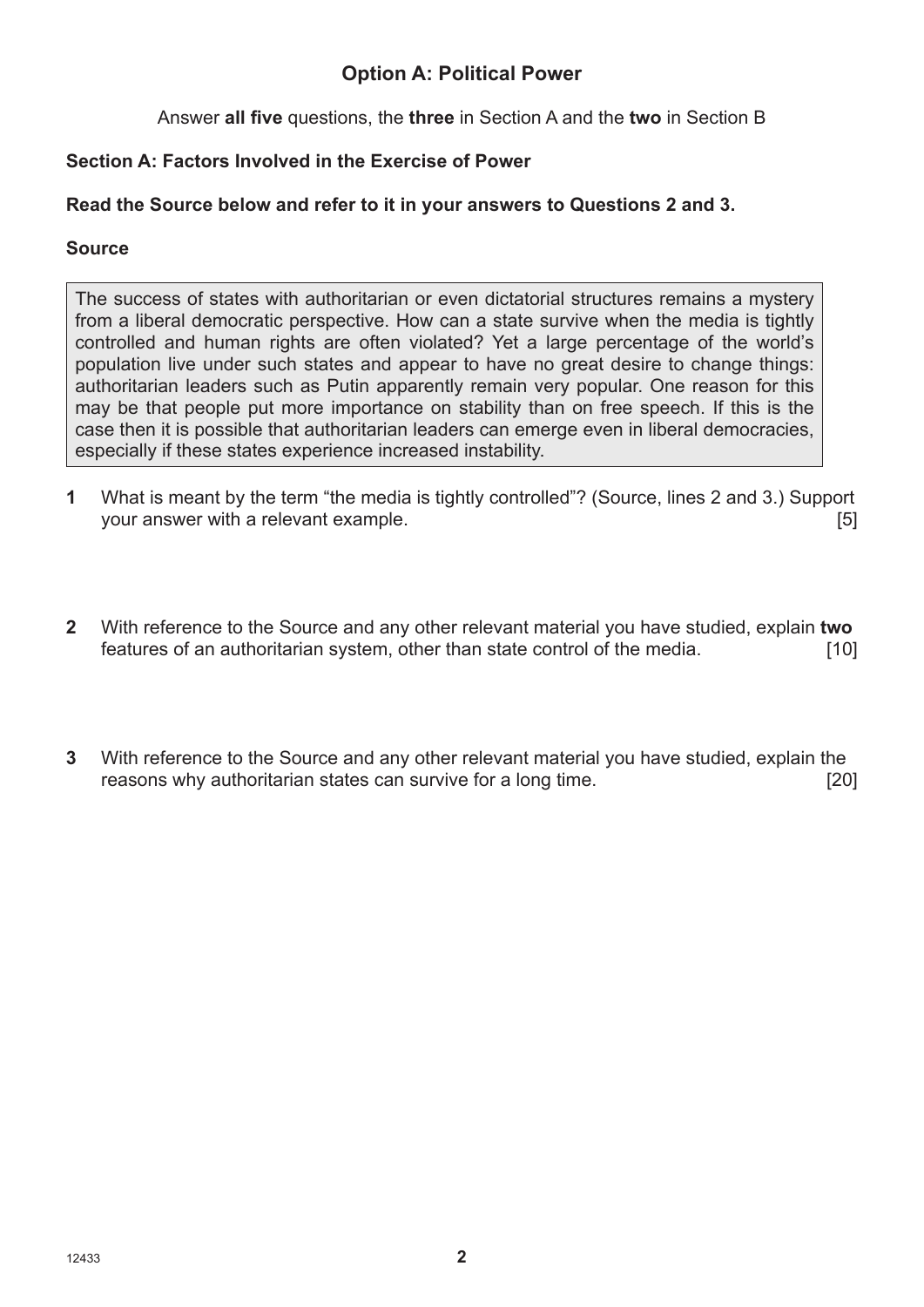#### **Section B: Theories of Power**

**4** What is meant by the term "patriarchy"? Support your answer with a relevant example. [5]

#### **Either**

**5 (a)** "Governments and leaders come and go but the domination of power by the few remains constant." Evaluate this view. **Example 2008** 135]

#### **Or**

**(b)** Evaluate the view that it is still the case that states act in the interests of the ruling class and not on behalf of the proletariat. **Example 2018** [35]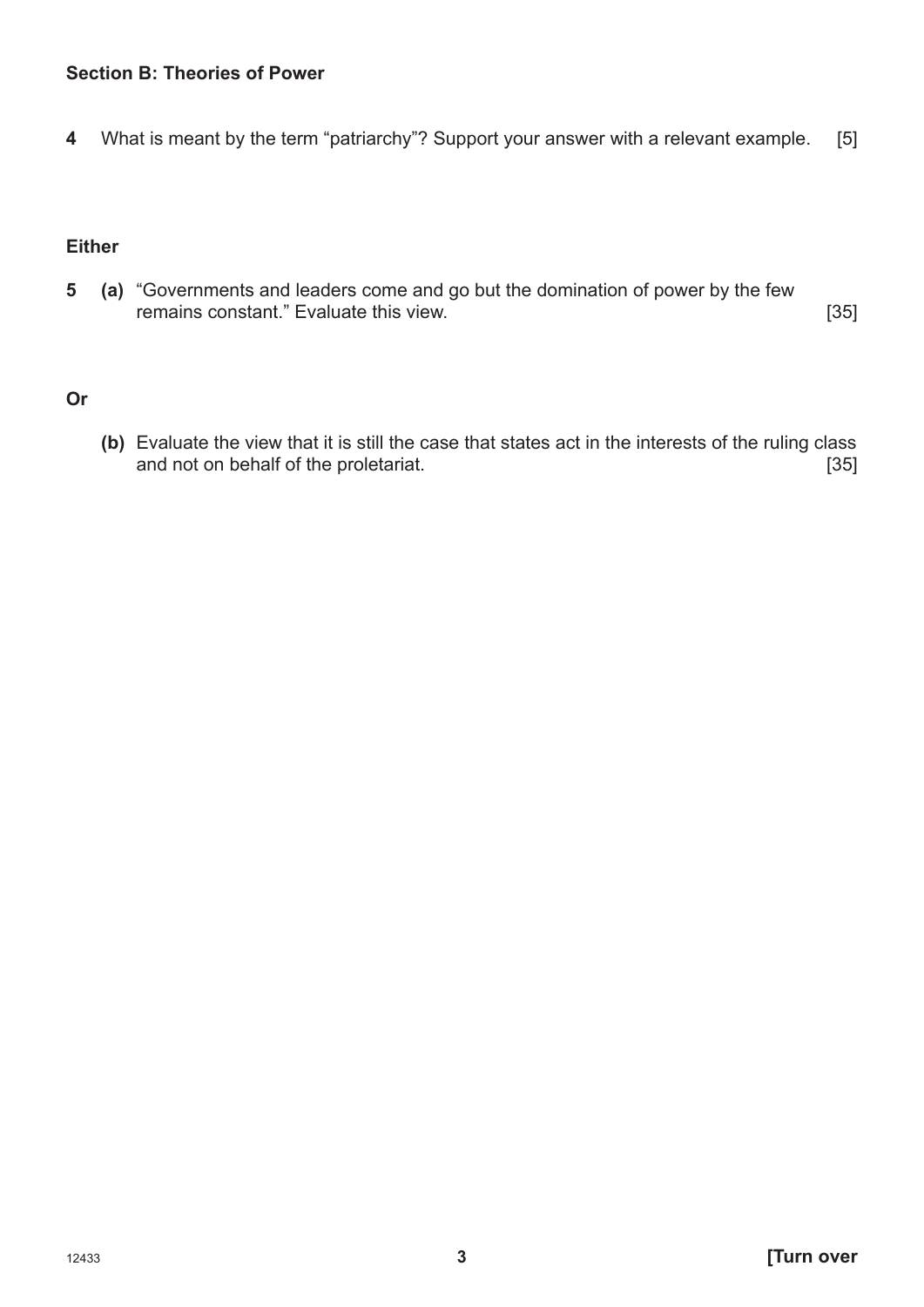### **Option B: Political Ideas**

Answer **all five** questions, the **three** in Section A and the **two** in Section B

#### **Section A: Texts**

#### **Read the Source below and refer to it in your answers to Questions 2 and 3.**

#### **Source**

Working after the pattern of nature we transmit our government and our privileges. By preserving the method of nature in the conduct of the state, in what we improve we are never wholly new, in what we retain we are never wholly obsolete. Society is a contract, a partnership between those who are living, those who are dead and those who are to be born. A disposition to preserve and an ability to improve would be my standard of a statesman. Those statesmen who attempt to level never equalise. In all societies some citizens must be uppermost.

*Adapted from © Reflections on the Revolution in France by Edmund Burke. Published by James Dodsley, Pall Mall, 1790*

- **1** What did Burke mean by "In all societies some citizens must be uppermost"? (Source, lines 6 and 7.)  $[5]$
- **2** With reference to the Source and any other relevant material you have studied, explain Burke's argument that political leaders should work "after the pattern of nature". [10]
- **3** Using material from the Source and any other relevant material you have studied, explain how Burke's support for custom and tradition has been criticised. [20]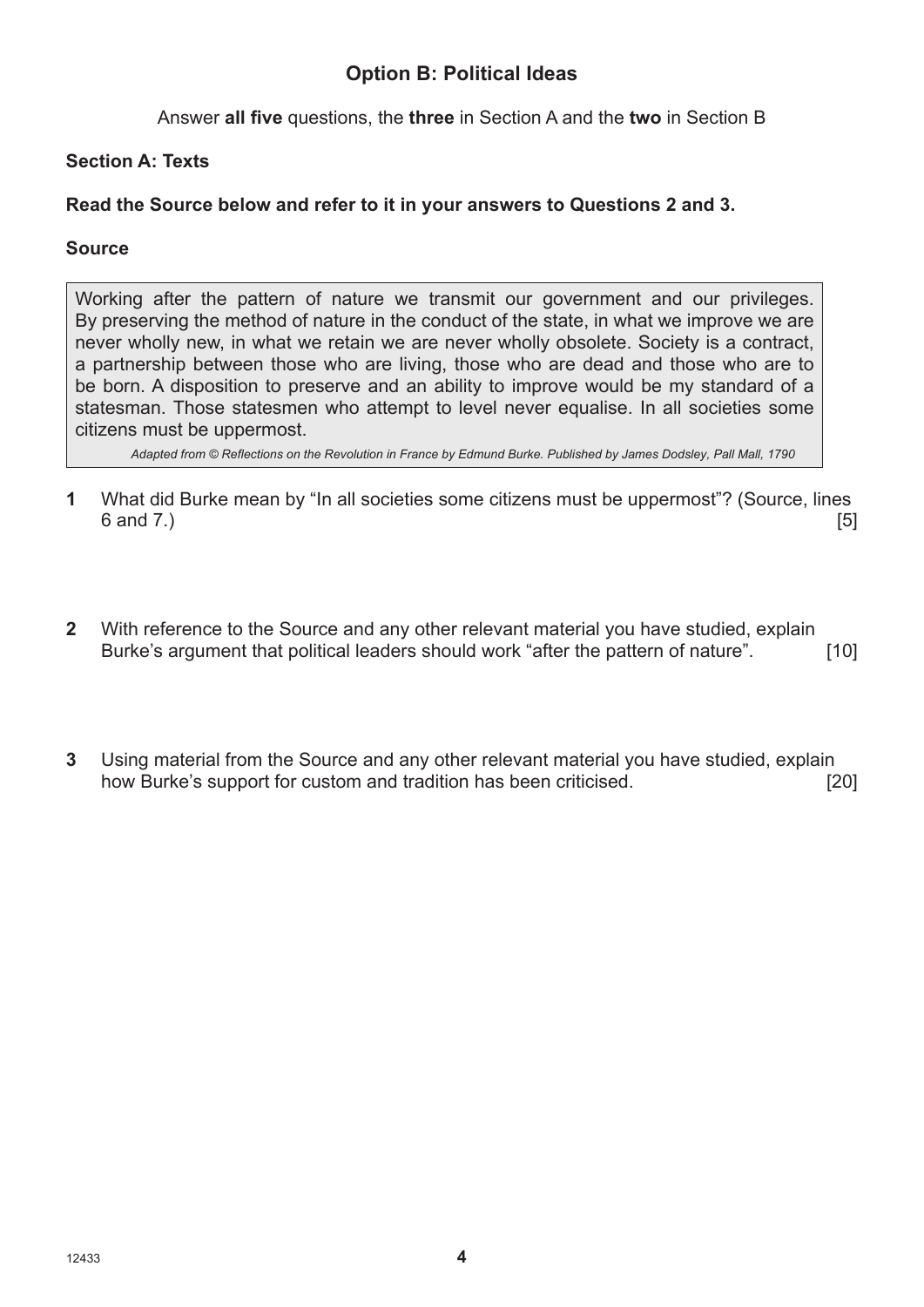#### **Section B: Ideologies**

**4** What is meant by the term "limited state"? Support your answer with a relevant example. [5]

#### **Either**

**5 (a)** Evaluate the view that modern liberals have very different ideas to their classical predecessors. [35]

#### **Or**

**(b)** Evaluate the view that the differences between revolutionary and reformist socialism mean that they are two very different ideologies. **Example 2018** [35]

## **THIS IS THE END OF THE QUESTION PAPER**